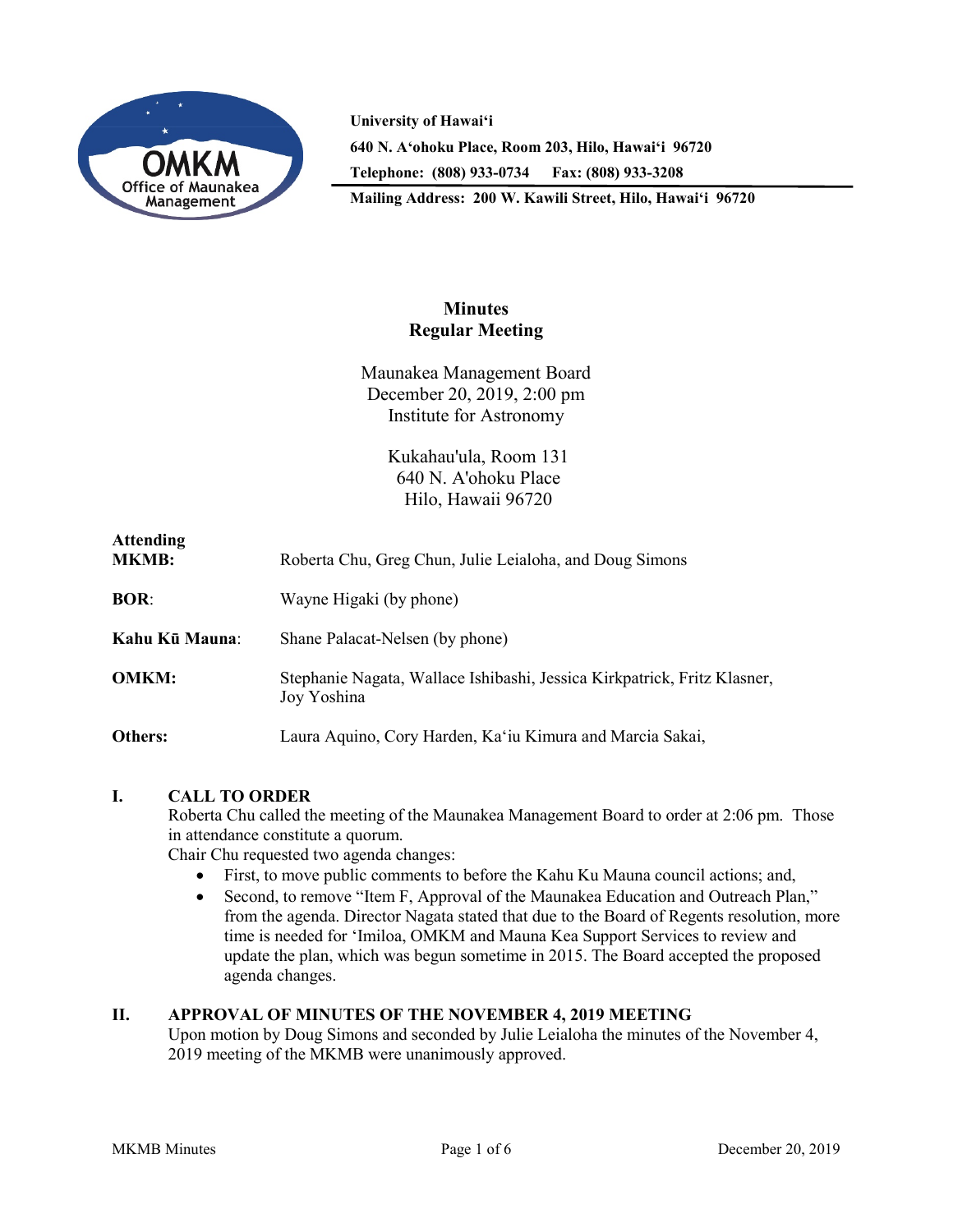#### **III. PUBLIC COMMENTS**

Ms. Cory Harden referred to an incident in which a truck rammed a telescope facility. Ms. Harden stated this would have best been handled by the police which has training, experience, and appropriate vehicles to handle such things. Ms. Harden also questioned that since the Maunakea access road just reopened, was the Kahu Kū Mauna (KKM) statement still relevant. Ms. Harden added that the Protectors were letting many support staff go on up, even when government officials only allowed one car per day for cultural practitioners. She concluded, stating, "UH is managing the land and getting benefits from being able to manage the land," and "shifting the burden of enforcement over to the DOCARE.

The next public testimony was from a gentleman, who stated there was considerable opposition to a cultural center and locating the Hōkū Kʻea telescope in Halepōhaku area. He questioned why these issues were being raised again. He also referred to Article 12 in the Regents resolution, which he described calling for shuttles and tourism to be directed towards the benefit of Hawaiian Native groups, or something like that. He also asked the Board to address Article 6.

# **IV. KAHU KŪ MAUNA COUNCIL (KKMC)**

#### **A. Statement on Need for Enforcement**

Representing the KKMC, Chair Palacat-Nelsen stated that they had been working on policies set forth by the Comprehensive Management Plan since 2013. These included issues of jurisdiction and enforcement on Maunakea. The Maunakea rangers currently have no hard enforcement power and, per official correspondence from the Attorney General's office, the Division of Conservation and Resources Enforcement (DOCARE) is the primary agent for all state lands. Chair Palacat-Nelsen asked what will happen once the Administrative Rules are approved, such as handling of automobile accidents and health issues. The Council asked if the MKMB wished to join in and support the intent of the Council addressing enforcement of the Administrative Rules on Maunakea.

Board member Greg Chun asked for clarification regarding their request, for example, would it be for a DOCARE officer to regularly patrol the area? Kahu Kū Mauna believes it would be a combination of having a regular DOCARE patrolling officer and deputizing the Rangers. It is at least an hour and a half for law enforcement response, and this timing issue needs to be addressed such as through the execution of an enforcement plan. including detaining/arresting an individual instead of just issuing citations.

There were questions about how to move forward with enforcement of UH's rules. Is the university interested in having law enforcement authority? Director Nagata stated it was a concern and such authority would require legislative approval. Additional discussion noted that Rangers currently already monitor DLNR's Mauna Kea Ice Age Natural Area Reserve; the statewide shortage of DOCARE officer; and even if UH were to fund DOCARE officers the officers might not be assigned specifically to Maunakea. Ms. Leialoha noted, it is still confusing who has legal authority over some of the issues taking place on Maunakea."

Council Chair Palacat-Nelsen stated there was a lot of public testimony about UH's failure to manage the mauna. He felt one reason for this was UH's inability to hold anyone accountable to activities occurring up there. Would MKMB like to participate in determining how this is to be done? Palacat-Nelson stated this was his eighth year and his time was up on the Council. He was very interested in resolving the enforcement issue. Board members agreed and decided the Board action would be to explore options for enforcement. Director Nagata reminded them the Rules must first be approved by the BOR before going to the Governor, and that MKMB and the Council could generate a joint statement of a desired action.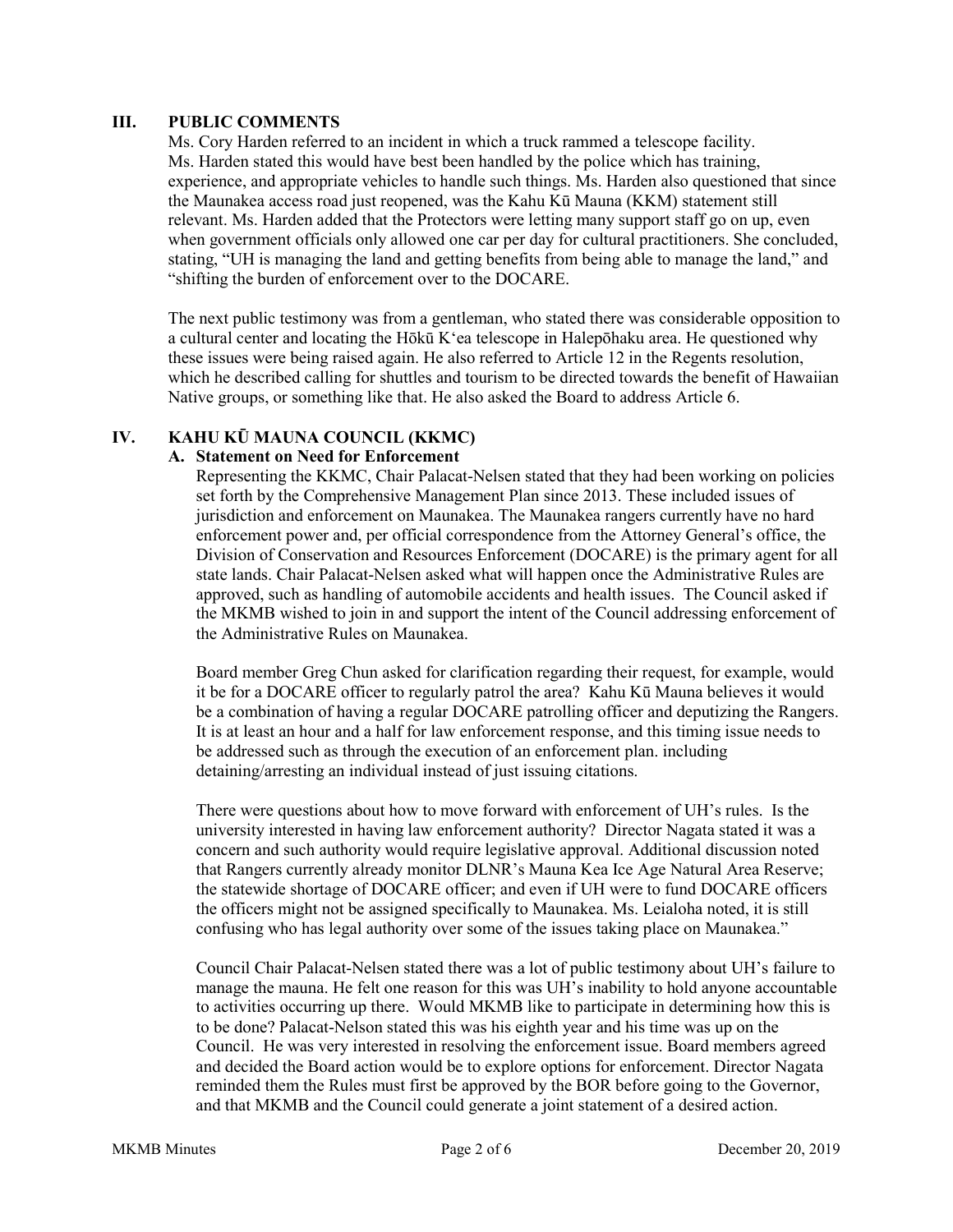## Action

It was moved by Doug Simons and seconded by Julie Leialoha to support Kahu Kū Mauna's proposal to explore the need for enforcement. The motion was carried unanimously.

## **V. AGENDA ITEMS**

## **A. Approval of the Kahu Kū Mauna nominee**

Request for approval of Hedwig Nakoʻolani Warrington for membership to Kahu Kū Mauna. Ms. Warrington has cultural ties to Maunakea and will bring in good discussion points, expertise and professionalism. Kahu Kū Mauna confirmed irmed they completed their interview process and Ms. Warrington was unanimously approved. She would fill the seventh seat.

#### Action

It was moved by Doug Simons and seconded by Greg Chun to accept Ms. Warrington's nomination. The motion was carried unanimously.

- **B. Archaeological Assessment for the Caltech Submillimeter Observatory Decommissioning Project on Maunakea**
- **C. Biological Setting Analysis for the Caltech Submillimeter Observatory Decommissioning**
- **D. Biological Inventory and Assessment Report, Fall 2018 for the Caltech Submillimeter Observatory**
- **E. Hydrogeological and Geological Evaluation for the Decommissioning of the Caltech Institute of Technology**

Consultants for CSO, Peter Young (present) and Steve Dawe (participated by phone) were on hand to answer questions. Fritz Klasner provided a summary. All four reports have undergone reviews by Kahu Kū Mauna, Environment Committee, and the Decommissioning Review Committee. The latter is a newly established community group tasked to provide reviews of the technical merits of the proposed deconstruction and restoration in fulfillment of the Decommissioning Plan, Environmental Assessment, and Department of Land and Natural Resources' permitting rules.

Agenda Item B, Archaeological Assessment, is informational only since official review and comments are provided by the State Historic Preservation Division. This report was submitted to SHPD earlier in 2019. The Board discussed the remaining three reports listed as Agenda Items C, D, and E. The reports incorporate feedback from the three reviewing entities with the following recommendations:

- Archeological assessment: historic properties are not anticipated to be directly affected by any of the decommissioning work. Archeological monitoring associated with any ground disturbing is recommended.
- Biological Setting Analysis: decommissioning produces temporary impacts from construction-type processes, but the long-term effects are expected to be positive. The the main concern, besides doing the best job possible for habitat restoration, is to minimize adverse impacts including potential for species interruption and dust generation by following best management practices and invasive species-management plan. A biological inventory assessment help to inform the biological setting analysis conducted by Dr. Jesse Eiben and assisted by Jessica Kirkpatrick. The inventory did not produce many recommendations.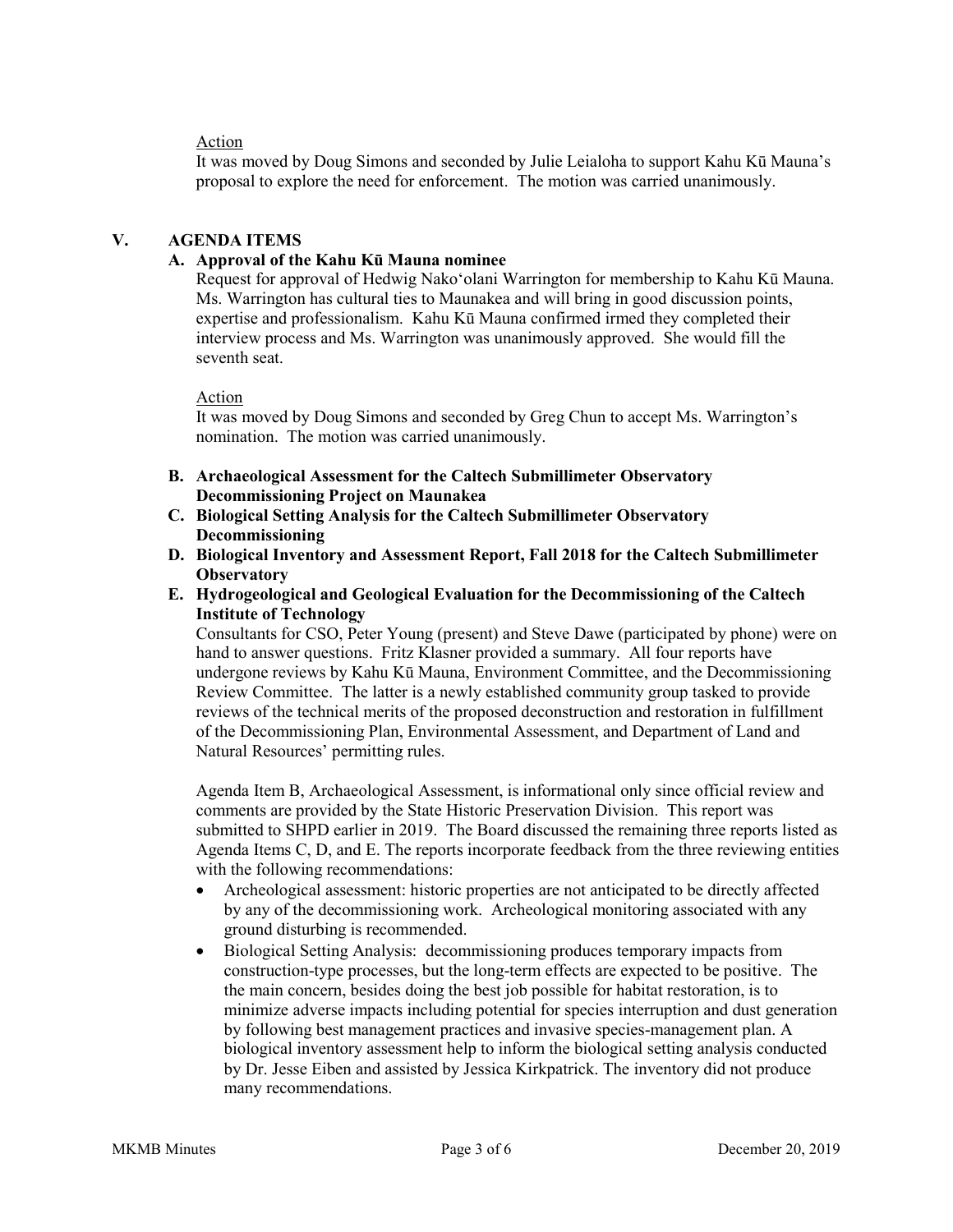• The hydrological and geological valuation was a very interesting read, with a good summary of the geology and hydrology of Maunakea. With respect to removing the cesspool there should be sampling of any remaining sludge to ensure there are no contaminants. No contaminants are anticipated.

Mr. Young noted a Phase 2 ESA would be conducted once the concrete slab is removed allowing sampling of the soil for contamination from an earlier hydraulic spill.

The Caltech site is mostly fill material so in order to restore the site to its the original topography, the fill would need to be removed. The geologic report suggests the fill came from adjacent areas when the was constructed the road through the area. The fill will be stockpiled for future restoration efforts.

Mr. Young stated the intent is full restoration of the site. A preconstruction site survey is available providing guidance as to the original look and feel of the topography. There is a little lava flow area that was taken out, which they would not be able to reconstruct. But the intent is to take the fill away so that it looks like it did before construction. The original topography was not good Wēkiu bug habitat. There spiders and caterpillars in the area, and the intent is to restore the habitat for those species.

Dr. Simons asked how much of a depression of the ground would result if 2,000 yards of fill is removed? Mr. Young replied it would be an extension of the downward slope. When you're standing on the roadway looking down, on the right-hand side it's natural landscape, once can see that the CSO site is filled in..

Action

Ms. Leialoha moved and seconded by Greg Chun to accept items C, D, and E, the biological setting analysis, biological inventory report, and the hydro-geological and geological evaluation. The motion was carried unanimously.

Mr. Young asked Chair Chu that, knowing the archaeological report was going to SHPD, whether it was fair to get a statement from the Board that they had no objections to the report. Mr. Young noted that the agenda only called for a review. Director Nagata asked the Board if the minutes could note the report was discussed and there no objections or issues were raised. There were no objections and Ms. Leialoha stated that was fine.

## **G. Notice of Intent to Decommission the Hōkū Ke`a Telescope**

Dr. Chun urged the MKMB to keep this topic alive. Regents Chair Kudo believes the Regents are fully prepared to seek funding for a new teaching telescope. Dr. Chun is aware the MKMB wants a commitment from the BOR, whether in documentation or some other mechanism. He expressed uncertainty about how to address this point or how to get past it. He said he met with the UH Hilo astronomy department and is trying to support them in their efforts to build better understanding of the need and value of this teaching telescope for their program, as well as the various community benefits that could derive from it as well. He has some ideas and strategies for helping them build that understanding in the community, but at this point he wanted to see if there was any shift in people's thinking about what this Board would require in order to approve the Notice of Intent to decommission the Hōkū Ke`a telescope,and to do so expeditiously.

Director Nagata asked why the funding for the new teaching telescope was pulled out of the budget? Are they looking for legislation to fund the telescope? Dr. Chun replied his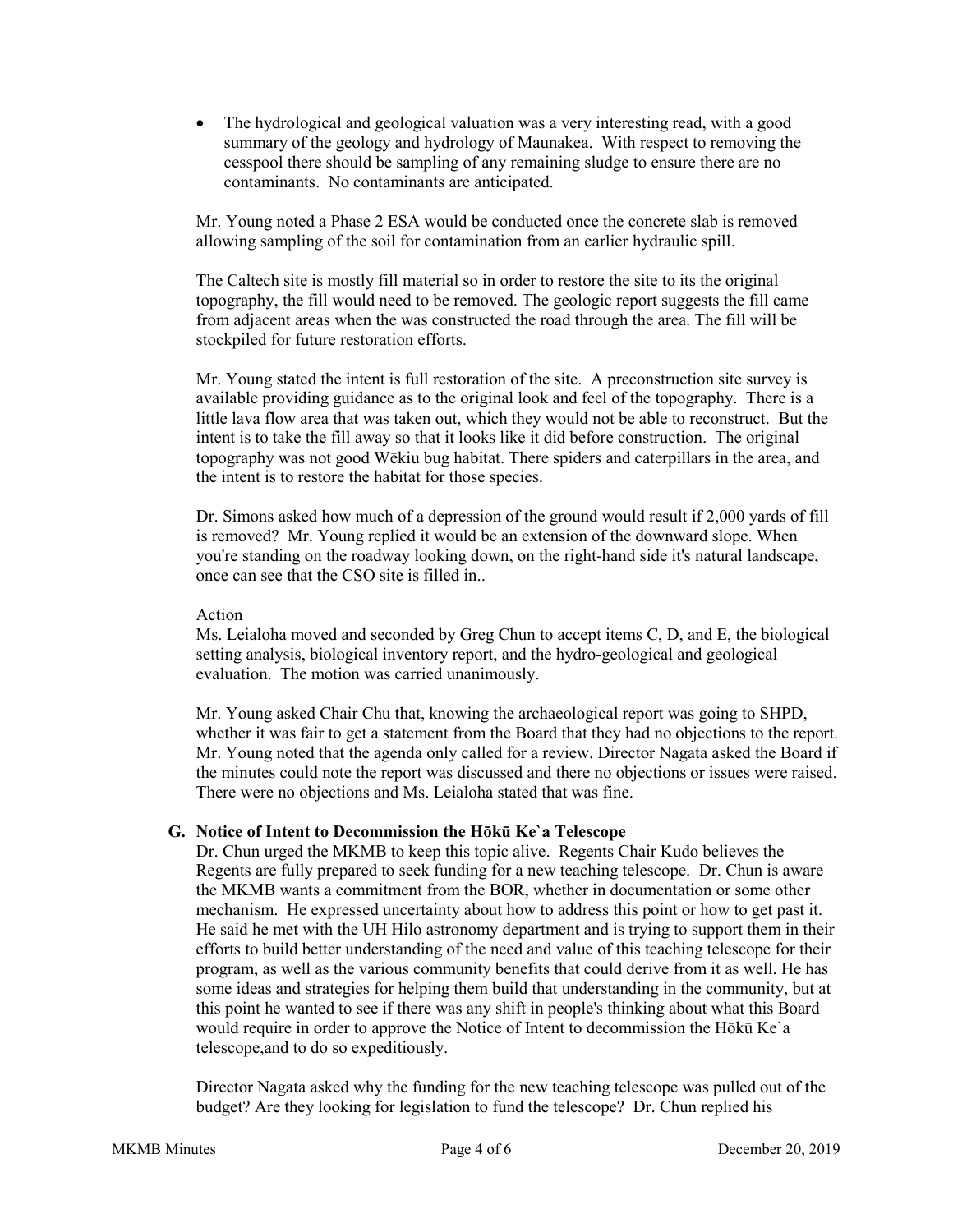understanding is that some of the Regents requested, or felt that there needed to be more discussion with the community about the importance and value of replacement of the Hōkū Kʻea educational telescope. Part of that discussion is also because of the proposed location of the new telescope. The preferred location at this point is Halepōhaku. Dr. Chun explained that was why he sat down with UH Hilo astronomy department, to help and support them in their efforts to engage in conversation with the community, which they have to take the lead.

Dr. Simons commented it was unfortunate that Alapaki was not present, and that there had been two rounds of community commentary over the past couple of years with overwhelming positive support to keep Hōkū Ke`a. Dr. Simons said he would like to know what level of support the Regents think is needed to justify proceeding with the Regents' resolution to fund and deploy Hōkū Ke`a. Dr. Chun responded the reason he feels the need for another round of engagement ties specifically to the proposal that the new teaching telescope be located at Halepōhaku, a location that adds another layer of complexity. Dr. Simons asked if that means another round of comment at MKMB specifically towards that question? Dr. Chun was not sure and reminded the group the issue before them is approval of Hōkū Ke`a's NOI. Dr. Simons asked if the Regents are trying to separate the two issues. Both parties acknowledged they were not comfortable without Alapaki present. Dr. Simons stated further that without Alapaki, the MKMB is just speculating what the BOR's strategy is to execute the Hōkū Ke`a resolution. Director Nagata reminded the Board the resolution stated: "The site shall be decommissioned no later than December 31<sup>st</sup>, 2021."

Ms. Leialoha referred to Regent Higaki's response from Regent Higaki hat the BOR had already approved operating and CIP budgets in a previous budget and finance committee meeting, prior to the BOR meeting at UH Hilo. Ms. Leialoha read, quoting an email, "Administration had to quickly determine what the budget for the resolution requirements would entail and amount to'" and concurred that the discussion should be continued with Alapaki. Furthermore, if there are additional CIP funds needed to move Hōkū Ke`a, it would have to come up at the next legislative request for CIP funds, which pushes us back to 2023. The Board agreed the request was \$500,000 with an additional \$300,000 in CIP funding.

Dr. Chun deferred questions about summit decommissioning to Chancellor Irwin, but stated that UH Hilo is fronting the "soft costs," all of the planning and permitting The actual decommissioning costs would have to come from somewhere else. Dr. Simons requested clarification regarding his understanding of whether UH can proceed without the MKMB approving the NOI. Director Nagata stated they could start studies, which they have. Dr. Chun stated UH is in agreement with MKMB and does not want to go too far too fast without NOI approval.

Chancellor Irwin summarized the BOR meeting. There were a number of things in the budget; both the supplemental budget and the CIP budgets. The total package was \$300,000 for renovations to the VIS specifically to support the work that ʻImiloa will do, and \$600,000 to support the new teaching telescope.

Chancellor Irwin's recollection was that the agenda item referred to educational and cultural outreach but there was no mention about a telescope. Many of the Regents were uncomfortable voting for a telescope because it was not clear to the public that a telescope was going to be on the agenda or what the Regents were voting on.

The Regents wanted to see more community consultation because of what they heard at the November  $6<sup>th</sup>$  meeting. There were diverse opinions including where the telescope should go